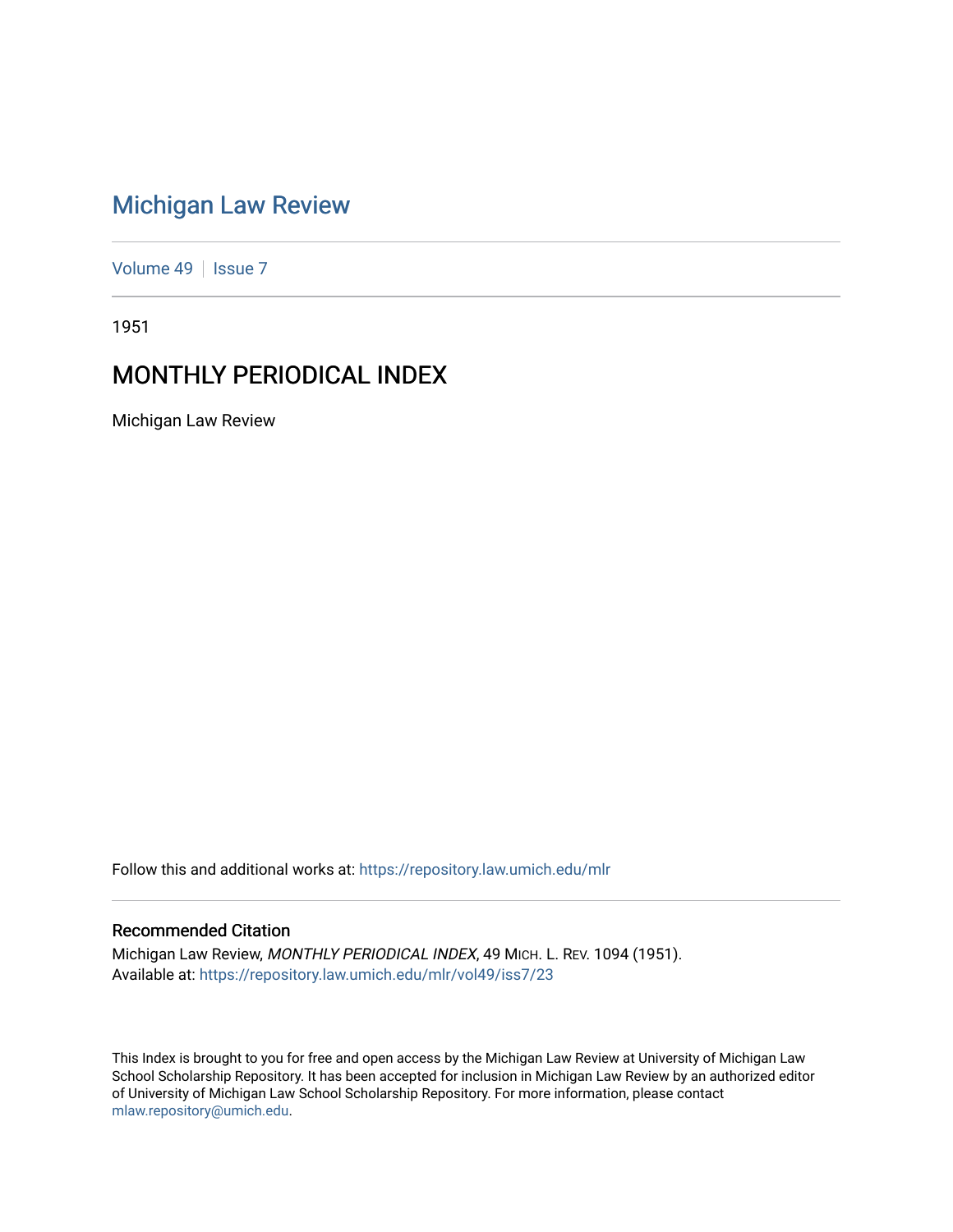## MONTHLY PERIODICAL INDEX

This department lists the *articles* and *comments* which appear in leading law reviews. The index embraces material published since the last issue of this REVIEW.

Limitation of space makes necessary the inclusion of only the longer and more important items: articles and comments. Accordingly, decision notes (except those over five pages in length), book reviews and biographical articles are excluded.

(a) indicates a leading article. Where the title of the article er comment is not selfexplanatory, an indication of its scope is added in brackets.

Interrelationship of Law and Accounting: **A** Symposium. 36 Iowa L. Rev. 191-332 (Winter).

Foreword. (a) Stanley S. Surrey. 191- 197.

Statement of legal concepts of accounting. (a) George S. Hills. 198-226.

Relations between lawyers and certified public accountants in income tax practice. (a) Maurice Austin. 227-243.

Accounting and statistical proof in price discrimination cases. (a) Albert E. Sawyer. 244-260.

Accounting in the law school curriculum. (a) Ralph Wienshienk. 261-269.

The influence of administrative agencies on accounting. (a) William W. Werntz, 270-285.

Corporate accounting problems. (a) Harold F. Birnbaum. 286-304.

Accounting for estates. (a) Walter R. Brown. 305-318.

The accountant's liability-for what and to whom. 319-332.

Compensability of accounting services rendered to a trustee, executor, or administrator. 332-341.

ADMINISTRATIVE LAW

See also *Accounting, Labor* Law. Survey of New York law: 1949-1950.

Accounting and Administrative law. (a) Bernard Schwartz.<br>hin of Law and Accounting: 25 N. Y. Univ. L. Rev. 990-1001 (Dec.).

#### **AGENCY**

Survey of New York law: 1949-1950. Agency. (a) George H. Williams. 25 **N. Y.**  Univ. L. Rev. 1085-1090 (Dec.).

#### **ALIMONY**

See *Taxation.* 

#### ARBITRATION

The voluntary arbitration of labor disputes. (a) George W. Taylor. 49 Mich. L. Rev. 787-804 (April).

#### , BANKRUPTCY

Bankruptcy-section 60(a) and perfection. 26 N. Y. Univ. L. Rev. 165-171 (Jan.).

Criminal liability under the bankruptcy act for concealment of assets. 37 Va. L. Rev. 299-314 (Feb.).

#### BANXs AND BANKING

See *Bills and Notes.* 

#### BILLS AND NOTES

Survey of New York law: 1949-1950. Banking and negotiable instruments. (a) Laurence P. Simpson. 25 N. Y. Univ. L. Rev. 1091-1094 (Dec.).

#### CHARITIES

See *Taxation.*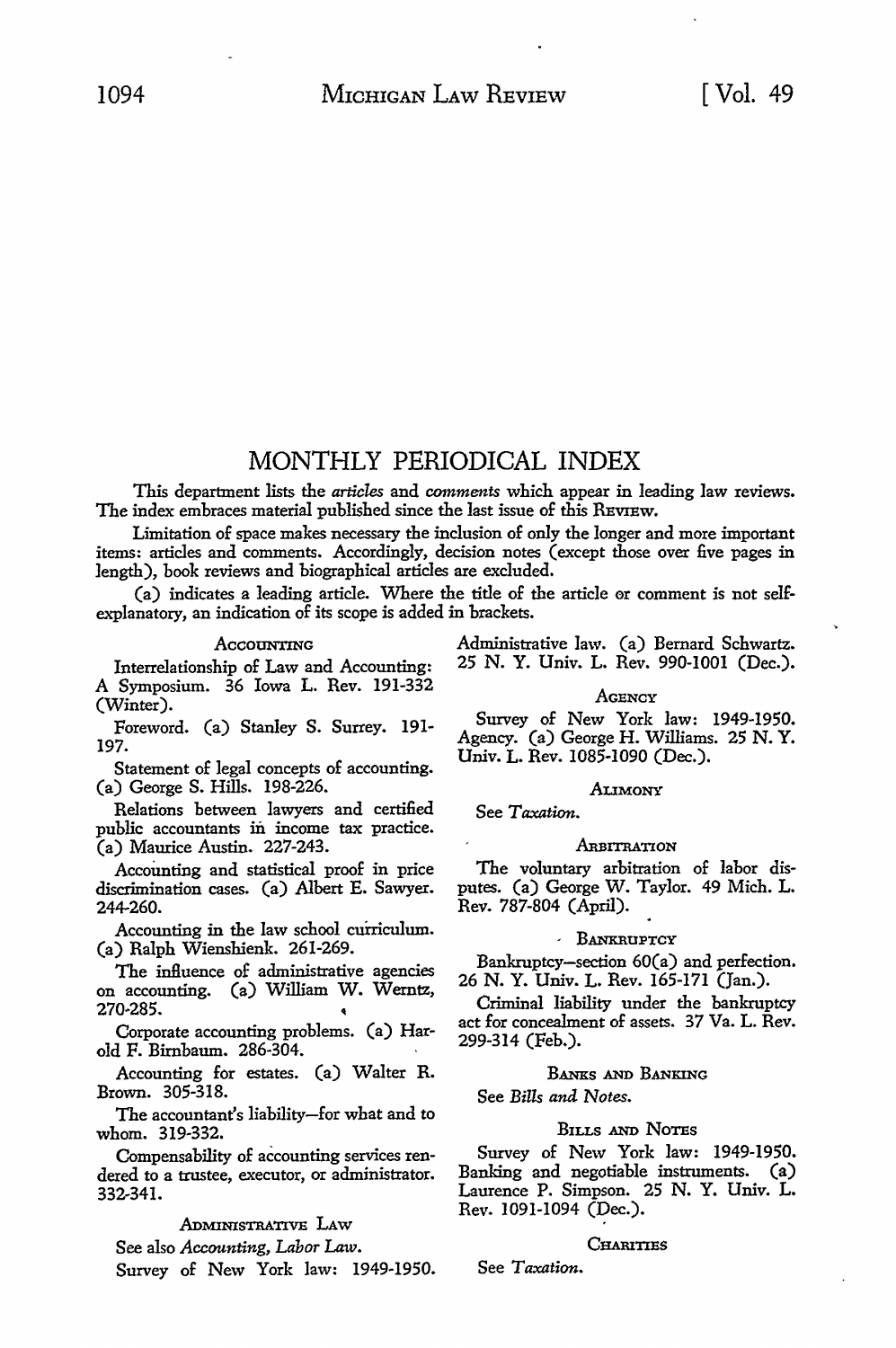### CIVIL RIGHTS

See also *Constitutional* Law.

Harlan Fiske Stone: in defense of individual freedom, 1918-20. (a) Alpheus Thomas Mason. 51 Col. L. Rev. 147-169 (Feb.).

#### CoMPARATIVB LAW

See *Legal Ed11cation.* 

#### CONFLICT OF LAWS

Survey of New York laws: 1949-1950. Conflict of laws. (a) William Tucker Dean, Jr. 25 N. Y. Univ. L. Rev. 970-989 (Dec.).

#### **CONGRESS**

Congressional investigations: A Symposium. 18 Univ. Chi. L. Rev. 421-661 (Winter).

Foreword. (a) Edward H. Levi 421-422. Introduction (a) 423-424.

Historical development. (a) M. Nelson McGeary 425-439.

Significance for the legislative process. (a) J. W. Fulbright. 440-448.

Importance of the fact-finding process. (a) George Meader. 449-454.

Inner workings. (a) Jerry Voorhis. 455- 463.

The problem and its solution. (a) Lindsay Rogers. 464-477.

Proposed reforms. (a) George B. Galloway. 478-502.

Significance for the administrative process. (a) Fritz Morstein Marx. 503-520.

The British system. (a) Herman Finer. 521-570.

The legislator and his environment. (a) Edward A. Shils. 571-584.

The role of the press. (a) Irving Dilliard. 585-590.

Defamation immunity. (a) 591-597.

The Un-American activities committee. (a) Robert K. Carr. 598-633.

Senate preparedness subcommittee. (a) Donald C. Cook. 634-646.

House select committee on lobbying activities. (a) 647-657.

House subcommittee on monopoly power. (a) 658-661.

#### CONSTITUTIONAL LAW

See also *Civil Rights, Criminal* Law *and Procedure.* 

Constitutional law-Picketing and free speech-the Gazzam, Hanke and Hughes cases. 26 N. Y. Univ. L. Rev. 183-191 (Jan.).

Constitutional revision by a restricted convention. 35 Minn. L. Rev. 283-297 (Feb.).

Picketing as constitutionally protected freedom of speech. 19 Geo. Wash. L. Rev. 287-312 (Jan.).

Survey of New York law: 1949-1950. Constitutional law and civil rights. (a) Ralph F. Bischoff. 25 N. Y. Univ. L. Rev. 955-969 (Dec.).

The unlawful purpose doctrine in peaceful picketing and its application in the California cases. (a) Pendleton Howard. 24 So. Cal. L. Rev. 145-174 (Feb.).

#### **CONTRACTS**

Survey of New York law: 1949-1950. Contracts. (a) Francis J. Putman. 25 N. Y. Univ. L. Rev. 1075-1084 (Dec.).

#### **CORPORATIONS**

See also *Accounting, Secttrities.* 

Appraisal of corporate dissenters' shares: apportioning the proceeding's financial burdens. 60 Yale L. J. 337-346 (Feb.).

Motives affecting form of sales and purchases of businesses. (a) J. Keith Butters and William L. Cary. 64 Harv. L. Rev. 697-726 (March).

Stock transfer restrictions and the closed corporation. (a) Bernard F. Cataldo. 37 Va. L. Rev. 229-252 (Feb.).

Survey of New York law: 1949-1950. Business Associations. (a) Miguel A. de Capriles and Margaret P. Reichardt. 25 N. Y. Univ. L. Rev. 1105-1115 (Dec.).

#### **COUNTERCLAIM**

Counterclaims (or cross-petitions) in Ohio practice: II. (a) Robert B. Lowry. 20 Univ. Cin. L. Rev. 1-18 (Jan.).

#### CREDITORS' RIGHTS

See also *Bankruptcy.* 

Homestead exemption in North Carolina. (a) William B. Aycock. 29 N.C. L. Rev. 143-167 (Feb.).

#### CRIMINAL LAW AND PROCEDURE

See also *Bankruptcy, Public Utilities.* 

Arrest and imprisonment in civil actions in New York. 26 N. Y. Univ. L. Rev. 172- 182 (Jan.).

Federal criminal procedure-granting of bail after conviction. 26 N. Y. Univ. L. Rev. 191-197 (Jan.).

New York's new indeterminate sentence law for sex offenders. 60 Yale L. J. 346-356. (Feb.).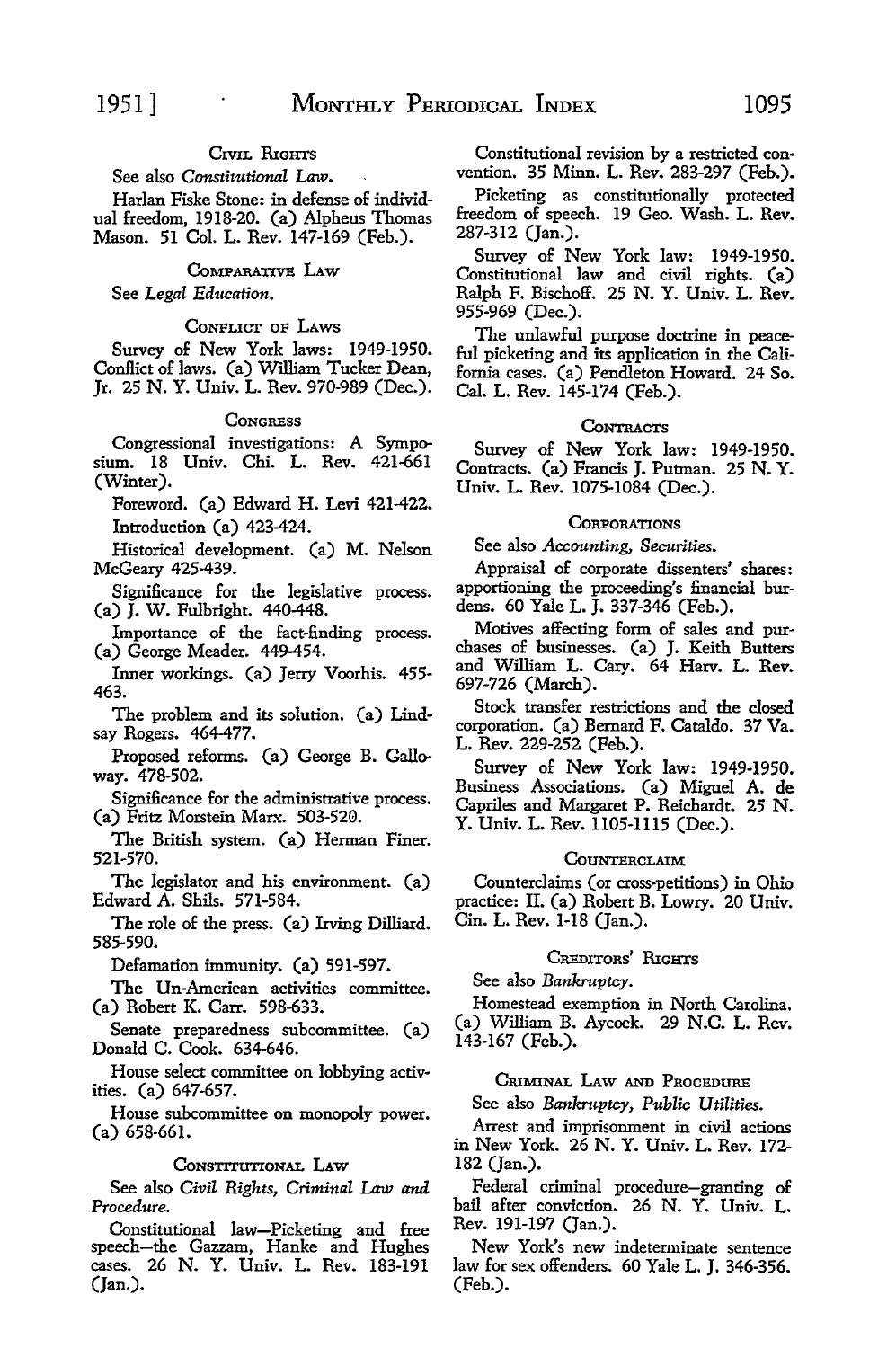Punishment for crime: the Supreme Court and the constitution. (a) Frank J. Whalen, Jr. 35 Minn. L. Rev. 109-167 (Jan.).

Resentence without credit for time served: unequal protection of the laws. (a) Frank J. Whalen, Jr. 35 Minn. L. Rev. 239-261 (Feb.).

Self-incrimination and federal anti-communist measures. 51 Col. L. Rev. 206-219 (Feb.).

Survey of New York law: 1949-1950. Criminal law and procedure. (a) J. Walter McKenna. 25 **N.Y.** Univ. L. Rev. 1021- 1030 (Dec.).

#### DECLARATORY JUDGMENTS

Declaratory judgments-requisites for jurisdiction of federal question cases-suit by alleged patent infringer. 29 N. C. L. Rev. 173-178 (Feb.).

#### DESCENT AND DISTRIBUTION

Survey of New York law: 1949-1950. The law of succession. (a) Thomas E. Atkinson. 25 N. Y. Univ. L. Rev. 1174-1192 (Dec.).

#### **DIVORCE**

See also *Taxation.* 

Law and the disrupted marriage. 35 Minn. L. Rev. 168-186 (Jan.).

#### DOMESTIC RELATIONS

#### See also *Divorce.*

Domestic relations - loss of consortium from injury to spouse. 29 N. C. L. Rev. 178-183 (Feb.).

Survey of New York law: 1949-1950. Family relations and persons. (a) Paul W. Tappan. 25 N. Y. Univ. L. Rev. 1225-1233 (Dec.).

#### EQUITY

Survey of New York law: 1949-1950. Equity. (a) Ralph E. Kharas. 25 N. Y. Univ. L. Rev. 1195-1211 (Dec.).

#### **EVIDENCE**

The hearsay rule in civil antitrust suits. 60 Yale L. J. 363-371 (Feb.).

Privileged communications-who may assert and who may waive the privilege under the Ohio statute. 20 Univ. Cin. L. Rev. 76- 85 (Jan.).

Survey of New York law: 1949-1950. Evidence. (a) William C. Fitts, Jr. 25 N. Y. Univ. L. Rev. 1268-1284 (Dec.).

#### **EXPROPRIATION**

Extraterritorial effects of confiscations and expropriations. (a) Ignaz Seidl-Hohenveldem. 49 Mich. L. Rev. 851-868 (April).

#### FEDERAL CouRTS

See *Declaratory Judgments, Habeas Corpus.* 

#### FIDUCIARY ADMINISTRATION

See also *Accounting, Trusts and Estates.*  Inadequacy of the Iowa legal list of trust

investments. 36 Iowa L. Rev. 341-350 (Winter).

#### FuTIIRE INTERESTS

Survey of New York law: 1949-1950. Future interests. (a) Bertel M. Sparks. 25 N. Y. Univ. L. Rev. 1151-1160 (Dec.).

#### HABEAS CoRPUS

Habeas corpus-jurisdiction of federal courts to review jurisdiction of military tribunals when the prisoner is physically con fined outside the United States. 49 Mich. L. Rev. 870-881 (April).

#### HOUSING

Survey of New York law: 1949-1950. Public housing, planning and conservation. (a) Herman D. Hillman. 25 N. Y. Univ. L. Rev. 1018-1020 (Dec.).

#### INSANE PERSONS

See *Restitution.* 

#### INSURANCE

See also *Taxation.* 

Survey of New York law: 1949-1950. Insurance. (a) William F. Johnson. 25 N. Y. Univ. L. Rev. 1116-1121 (Dec.).

INTERSTATE CoMMERCE COMMISSION See *Regulation of Business.* 

#### **JURISDICTION**

Jurisdiction-basis and range of processrecent developments. 49 Mich. L. Rev. 881- 886 (April).

#### LABoR LAW

See also *Arbitration, Constitutional* Law.

Developments in the law: the Taft-Hartley act. 64 Harv. L. Rev. 781-852 (March).

Regulation of collective bargaining by the national labor relations board-another view. (a) David P: Findling and William E. Colby. 51 Col. L. Rev. 170-185 (Feb.).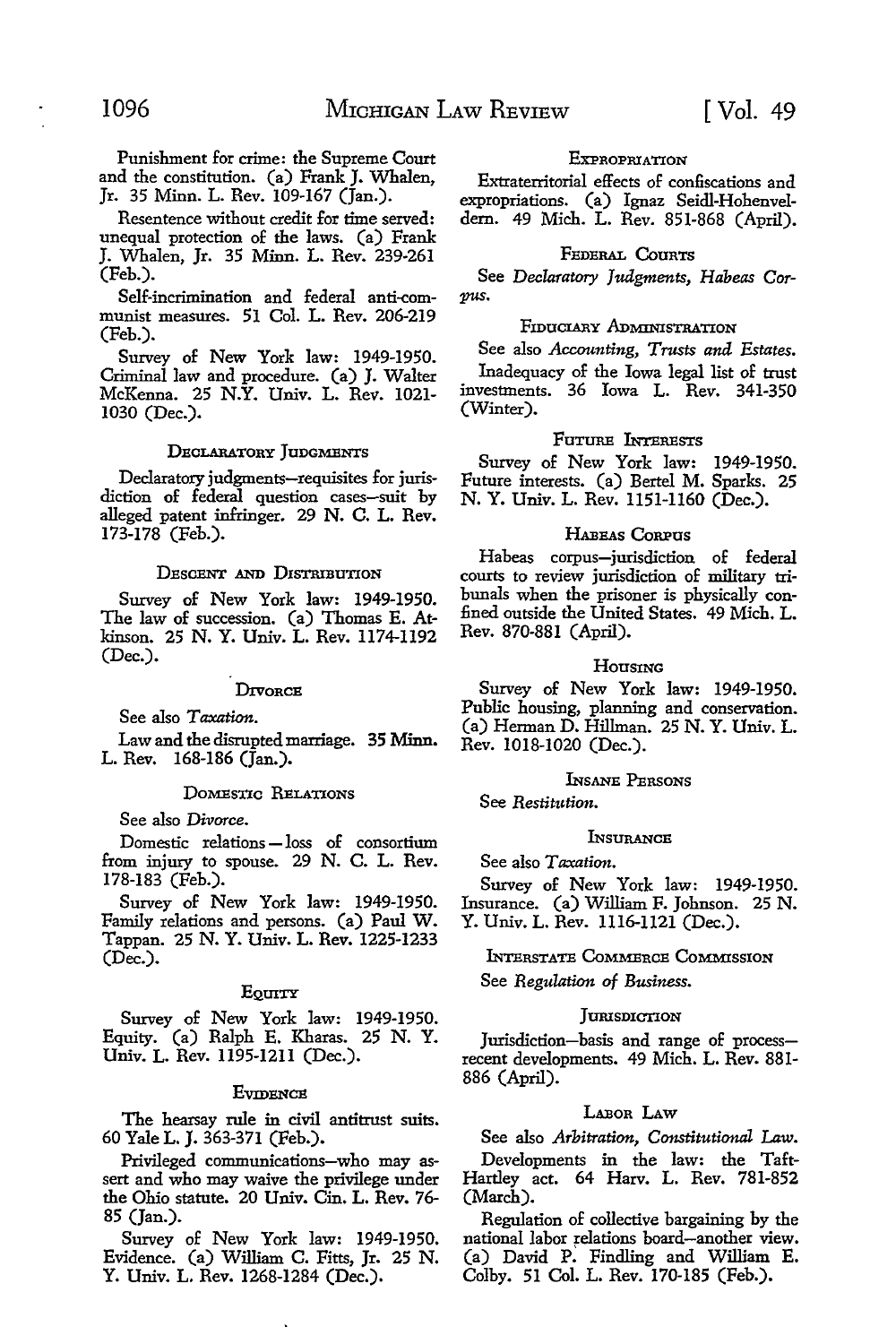Survey of New York law: 1949-1950. Labor law. (a) Sylvester Petro. 25 N. Y. Univ. L. Rev. 1044-1072 (Dec.).

Unemployment compensation - effect of the merits of a labor dispute on the right to benefits. 49 Mich. L. Rev. 886-896 (April).

Union powers and workers' rights. (a) Clyde W. Summers. 49 Mich. L. Rev. 805- 838 (April).

#### LANDLORD AND TENANT

Some suggestions for the drafting of long term net and percentage leases. (a) Durand H. Van Doren. 51 Col. L. Rev. 186-204 (Feb.).

Survey of New York law: 1949-1950. Landlord and tenant. (a) Arad Riggs. 25 N. Y. Univ. L. Rev. 1146-1150 (Dec.).

#### LEGAL EDUCATION

### See also *Accounting.*

The education of potential clients. (a) Louis M. Brown. 24 So. Cal. L. Rev. 183- 188 (Feb.).

On teaching comparative law. 64 Harv. L. Rev. 770-779 (March).

#### LEGAL HISTORY

See also *Supreme* Court *of the United States.* 

Doctrines of allegiance in late medieval English law. (a) William H. Dunham, Jr. 26 N. Y. Univ. L. Rev. 41-75 (Jan.).

Maitland and the corporate revolution. (a) Miriam Theresa Rooney. 26 N. Y. Univ. L. Rev. 24-40 (Jan.).

Tudor social transformation and legal change. (a) Samuel E. Thome. 26 N.Y. Univ. L. Rev. 10-23 (Jan.).

#### LEGAL PHILOSOPHY

The doctrine of natural law. (a) Eugene C. Gerhart. 26 N. Y. Univ. L. Rev. 76-119 (Jan.).

Realism and idealism: some reHections on the cardinal point in legal philosophy. (a) Karl Olivecrona. 26 N. Y. Univ. L. Rev. 120-131 (Jan.).

#### **LEGISLATION**

See also *Taxation.* 

Recent legislative trends in defamation by radio. (a) Donald H. Remmers. 64 Harv. L. Rev. 727-758 (March).

#### LIBEL AND SLANDER

See *Legislation.* 

#### LocAL GovERNMENT

Survey of New York law: 1949-1950. Local government. (a) William Miller. 25 N. Y. Univ. L. Rev. 1002-1017 (Dec.).

#### MILITARY LAw

The uniform code of military justice. (a) George L. Russell. 19 Geo. Wash. L. Rev. 233-274 (Jan.).

#### **MONOPOLY**

Vertical integration in aluminum: a bar to "effective competition." 60 Yale L. J. 294- 310 (Feb.).

#### **NEGLIGENCE**

See also *Domestic Relations, Physicians and Surgeons.* 

Proof of the breach in negligence cases (including res ipsa loquitur). (a) Fleming James, Jr. 37 Va. L. Rev. 179-228 (Feb.).

#### **PATENTS**

Patents - patentability of intermediate chemical compound-unexpected utility of final product-homologues and isomers. 19 Geo. Wash. L. Rev. 275-285 (Jan.).

#### PERSONAL PROPERTY

Survey of New York law: 1949-1950. Personal property. (a) Elmer M. Million. 25 N. Y. Univ. L. Rev. 1137-1145 (Dec.).

#### PHYSICIANS AND SURGEONS

Civil liability of physicians and surgeons for malpractice. 35 Minn. L. Rev. 186-196 (Jan.).

#### PRACTICE AND PROCEDURE

See also *Counterclaim.* 

Suit by class representation in Ohio. 20 Univ. Cin. L. Rev. 85-120 (Jan.).

Survey of New York law: 1949-1950. Civil remedies and procedure. (a) Herbert Peterfreund. 25 N. Y. Univ. L. Rev. 1249 (Dec.).

### PROCESS

#### See *Jurisdiction.*

#### PUBLIC UTILITIES

Wire communications utilities and bookmaking. (a) Charles B. Hagan. 35 Minn. L. Rev. 262-282 (Feb.).

#### REAL PROPERTY

Survey of New York law: 1949-1950. Real property. (a) Elmer M. Million. 25 N. Y. Univ. L. Rev. 1125-1136 (Dec.).